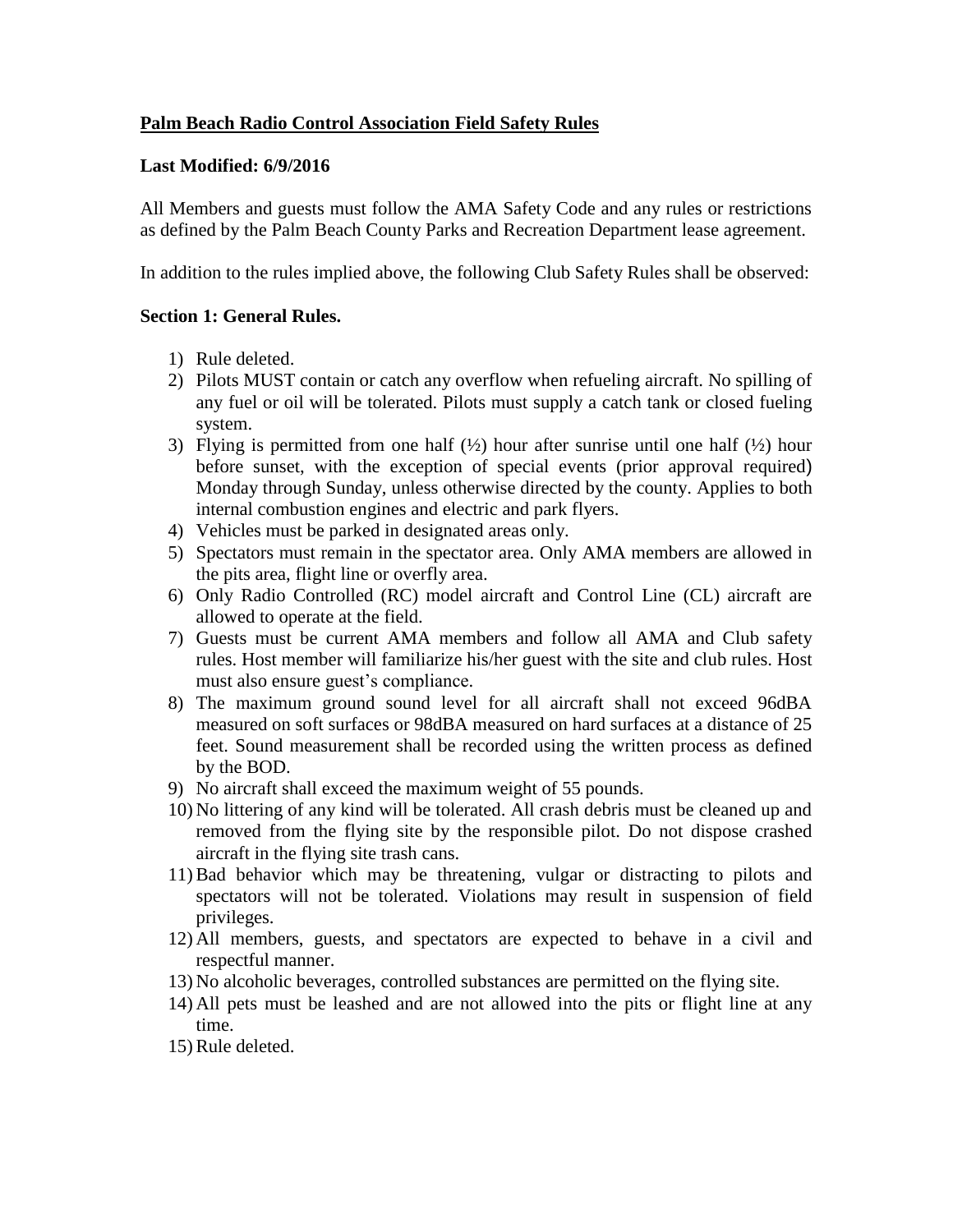16) Children under the age of fourteen (14) must be chaperoned at all time with direct supervision by a least one (1) adult club member (twenty-one (21) years of age or older). There must be one adult chaperone for every ten (10) children.

## **Section 2: Field Safety Rules.**

- 1) All pilots must be in control of their aircraft while on the ground, taking off, flying or landing and will be responsible for all such actions. A pilot who declares a dead stick has the right of way over all other aircraft. Pilots who lose control of an aircraft must announce an emergency condition. Unsafe practices will not be tolerated and will result in a written warning, suspension, or termination of membership.
- 2) With the exception of 2.4 GHz radios, the frequency control and radio impound system must be used at all times. ALL non-2.4 GHz transmitters shall be impounded upon arrival to the field. All transmitters must have the pilot's name affixed to it. An AMA or Club membership card must be displayed in order to secure a frequency. Frequency pins will be used and returned to the impound area immediately after flying. Transmitters must remain off when not in use.
- 3) Rule deleted.
- 4) No more than 4 powered aircraft and 1 unpowered glider may fly at any time.
- 5) Pilots will announce "takeoffs", "landings", "touch-and-gos", "dead-stick landings" "entering the runway" or any emergency situations. Pilots who are going to walk on the runway will call out a hearty "ON THE RUNWAY".
- 6) Pilots retrieving airplanes on the runway or overfly area must request permission from active pilots to enter or cross the runway.
- 7) All pilots are limited to 15 minutes flight time if any pilots are waiting to fly or waiting for a frequency pin.
- 8) Rule deleted.
- 9) All aircraft shall face north (towards the runway) when starting engines. No aircraft may be started or electric motors energized behind pilot stations or south of any of the work stands. No setting up directly behind pilot stations. All aircraft must be held by a second party when starting if there are no restraints.
- 10) No taxiing, take offs or landings are permitted in the pits or spectator areas.
- 11) No aerobatic flying over the paved or grass runway without prior consent from the other pilots flying.
- 12) No flying is permitted while the field is being mowed, trimmed or otherwise maintained.
- 13) All pilots must fly from the pilot station. Pilots may temporarily stand in front of the pilot's stations for take off and landings, after announcing intentions, and must move back to a pilot station when flying.
- 14) A left hand traffic pattern must be observed when taking off to the East. A right hand traffic pattern must be observed when taking off to the West.
- 15) Aircraft must be flown within the designated boundaries at all times. No flying south of the extended southern edge of the runway in both directions. Flying over the pilot station, pits, spectator area, parking area or archery range will not be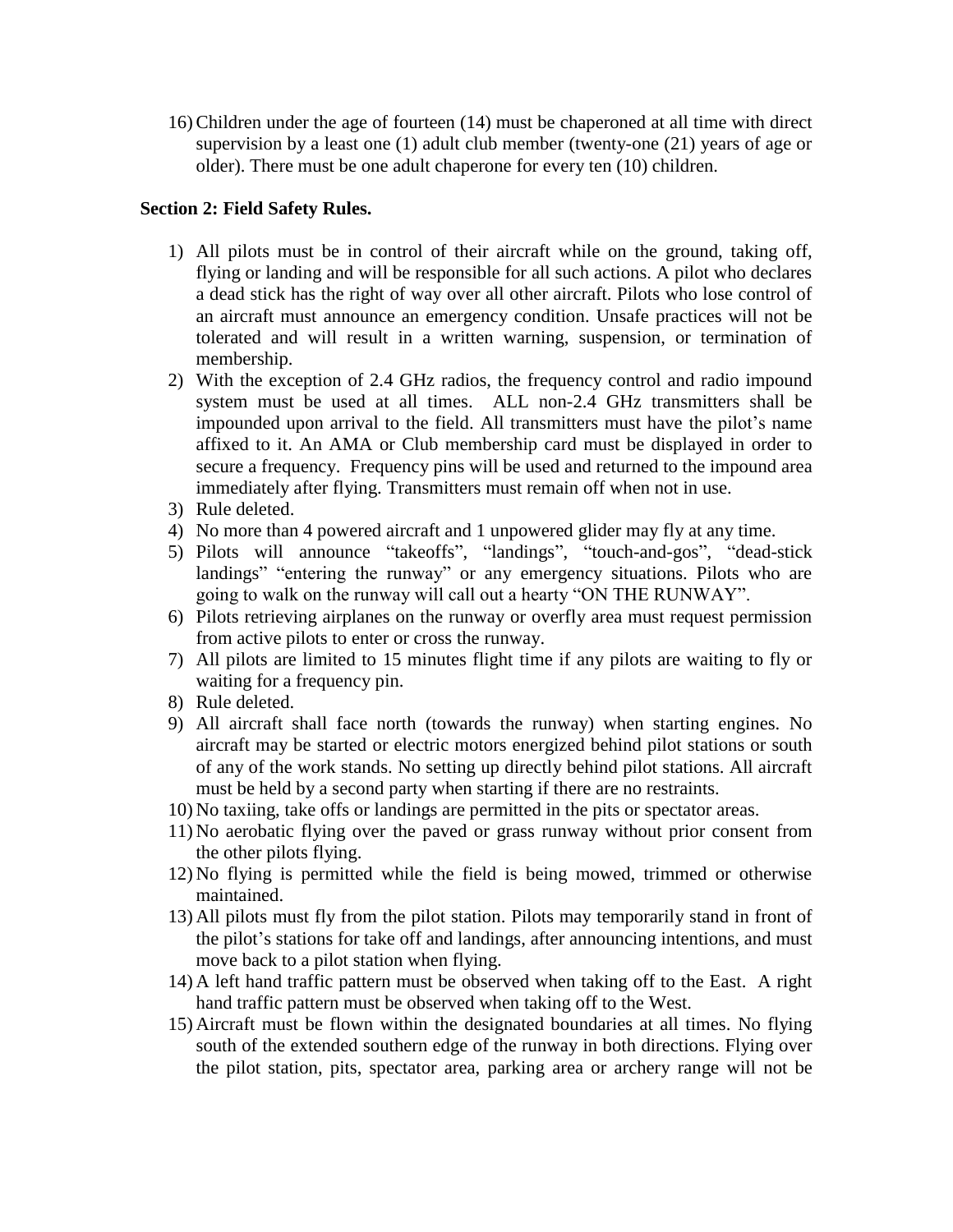tolerated at any time. Failure to comply with these requirements will result in suspension of flying privileges and/or membership termination.

- 16) The Main Helicopter area, located to the south west of the Control Line area, shall follow the following rules: a) Only one helicopter may fly at a time; b) Helicopters may only operate in the 2.4GHz frequency range, 72MHz is NOT allowed; c) Pilots must wear a current PBRCA or AMA card; d) Fixed wing aircraft are not permitted in the Main Helicopter area; e) Never fly beyond the eastern or southern boundary fences (Flying over the road is strictly prohibited!).
- 17) Control Line flight is only allowed in the Control Line designated area. Helicopters may use the Control Line area for hovering practice only (no forward flight). Small slow-flight fixed wing foam electric aircraft (less than one pound) may also fly in the Control Line area. No flying outside the fence boundary. Only one aircraft may fly at a time in this restricted area. Frequency control rules as defined in section 2.2 must be followed at all times (72Mhz allowed).
- 18) Limited range receivers will be flown only in aircraft for which it is designed and approved by the AMA.
- 19) Rule deleted.
- 20) It is prohibited for radio controlled aircraft to fly over the Arthur R. Marshall Loxahatchee National Wildlife Refuge. Radio controlled aircraft are prohibited from designated no-fly zones.
- 21) All jet turbine aircraft shall be restricted from flying during periods of burn bans when set by Palm Beach County.
- 22) Pilots of all turbine powered aircraft must present a current AMA membership card and AMA Jet Turbine Waiver card OR a current Club Membership card with a turbine endorsement (yellow stripe). The cards must be displayed and clearly visible.
- 23) There will be no refueling of any aircraft while the engine is running.
- 24) Aircraft starting on taxiways must be started on the concrete and to the south of the yellow lines.
- 25) There is no smoking in the pits or the area north of the spectator fence.
- 26) Club cards or AMA membership cards MUST be worn visibly on your person in order to enter the area north of the spectator fence or other restricted areas.
- $27$ ) Except for downed aircraft search, all  $sUAV*$  (quadcopters, multirotors, drones) flights are limited to the "hover" area, (southwest of the main flight line) and must be flown in accordance with Palm Beach Radio Control Association, Palm Beach County Parks & Recreation and AMA Rules and regulations, including:

**AMA Document #550** (Radio Controlled Model Aircraft Operation Utilizing "First Person View" Systems).

**AMA Document #560** (Radio Controlled Model Aircraft Operation Utilizing Failsafe, Stabilization and Autopilot Systems).

All sUAV flights must comply with all Palm Beach Radio Control Association rules and regulations, including flying within the established flight boundaries during search flights, and within the flight boundaries of the 'hover' area. All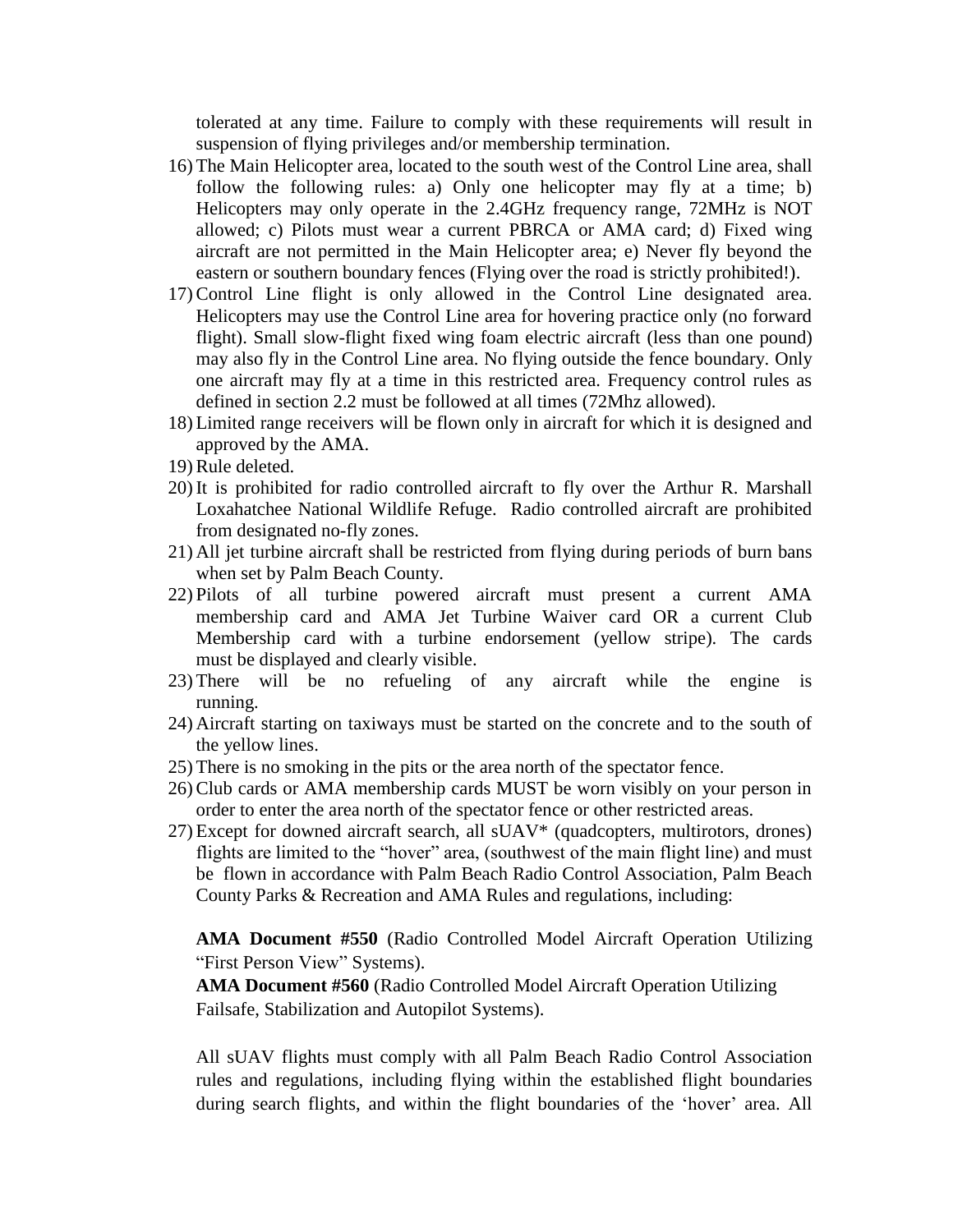sUAV flights are limited to ten (10) minutes. Any "search" flight within the main flying field must be within the established flight boundaries and permission to fly must be obtained from all active pilots at the flight line.

sUAV flights, per AMA Documents 550 & 560, are limited to VLOS (Visual Line Of Sight) and FPV (First Person View) flights must have an FPV Spotter next to him or her throughout the flight.

The Palm Beach County Parks and Recreation Department has approved sUAV flights based on the above mentioned rules and regulations. You cannot fly an sUAV anywhere else within West Delray Regional Park. You are responsible to be aware of and check for updated rules and regulations and FAA rules regarding sUAV's and the flight restrictions on quads, quad copters/multirotors (aka - "Drones").

Definition: sUAV\* - small, Unmanned Aerial Vehicle

- 28) Lake Flight Rules:
	- 1. The majority of all pilots present shall allow Lake flying with the following provisions:
		- a. The Main runway will be closed to all flight while pilots are lake flying.
		- b. A flight restriction sign will be placed on the runway during the closure.
		- c. A safety officer or a club member will be assigned to monitor the main runway to restrict flying off the main runway.
		- d. Lake flying time limit is 30 minutes. After the 30 minutes, the lake must be closed to lake flying and the main runway will be reopened for regular flying.
	- 2. A maximum of 2 aircraft may fly on the lake at one time.
	- 3. Pilots must fly from the designated lake flying pilot stations. No piloting from any other location around the lake.
	- 4. The majority of flying off the lake will be conducted within the confines of the lake boundary.
		- a. Absolutely no flying over the bike trails.
		- b. You may fly outside the lake boundaries north of the extended southern edge of the paved runway. Flying over the pilot station, pits, spectator area, parking area will not be tolerated at any time.
	- 5. There is no lake flying while airplanes are being retrieved from the lake with the boat.
	- 6. All pilots flying off the lake must have a spotter present.
	- 7. All other club safety rules apply to lake flying.
- 29) Boat Safety Rules:
	- 1. Only current members have permission to use the boat.
	- 2. Individuals using the boat do so at their own risk.
	- 3. Without exception life jackets must be used.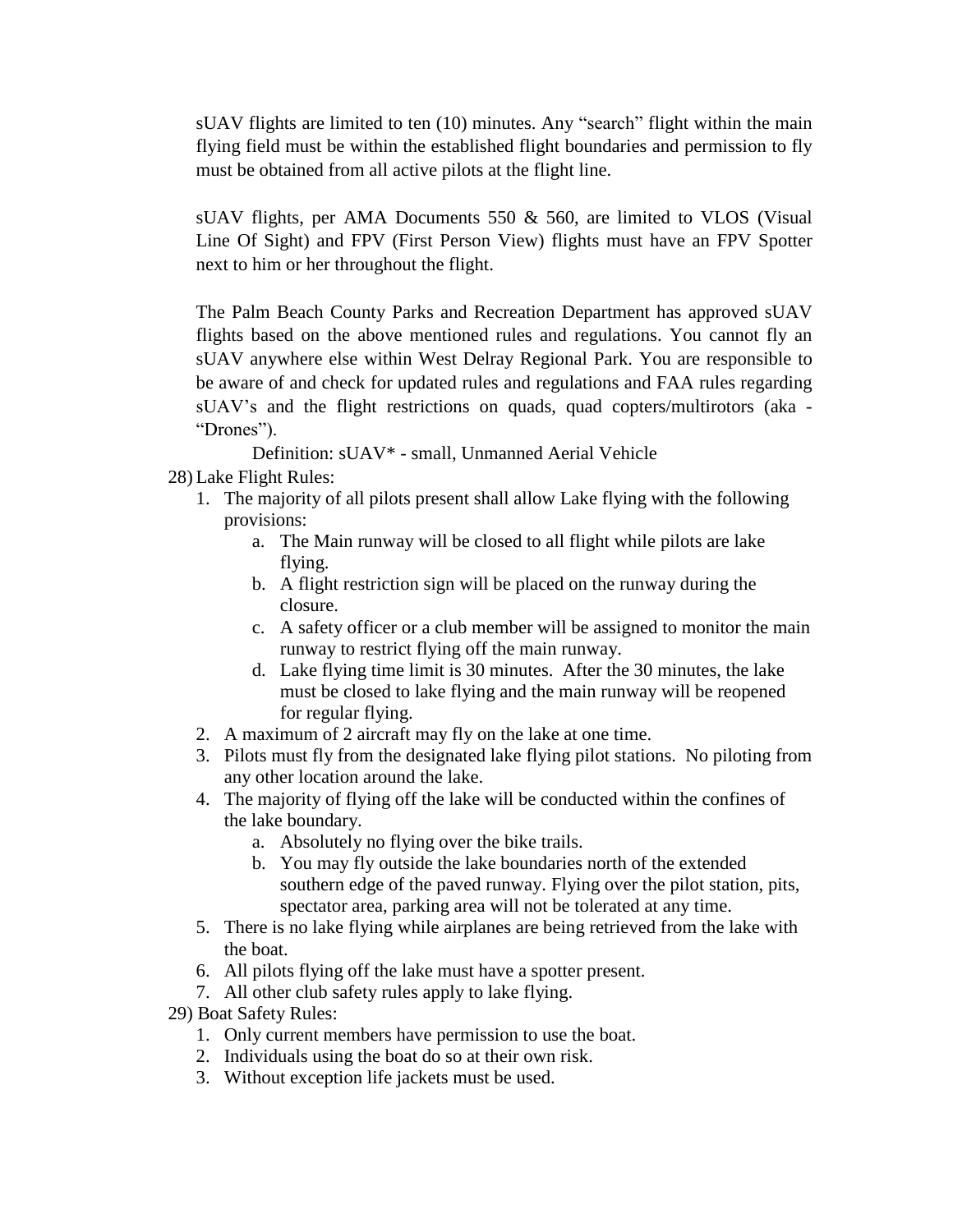4. Members using the boat are responsible for returning the boat and properly locking the container.

## **Section 3: Rules Enforcement.**

- 1) Field Safety Controllers (FSC) are entitled and expected to enforce the Club Safety Rules. FSCs reserve the right to temporarily suspend flying for the entire site if the safety of members and spectators is compromised. This temporary suspension applies only for a maximum of 12 hours.
- 2) Failure to follow the Field Safety Rules may result in suspension of flying privileges.
- 3) Rule deleted.
- 4) Rule deleted.

# **Section 4: Solo requirements.**

- 1) Pilots in training must fly with the use of a buddy box until taking a solo test.
- 2) Beginner pilots must qualify to fly solo without a buddy box. The club qualification test will be defined by the Chief Instructor, in writing. Successful qualification must be witnessed by a qualified instructor and two soloed active club members. A signed qualification certificate will be submitted the Club Secretary so that a new membership card can be issued.
- 3) Pilots that have been recommended to be re-tested for solo qualification will undergo the same qualification test.

# **Section 5: Contests, Events and Fun-Flys.**

- 1) All guest pilots must hold a current AMA membership and must agree to abide by all Safety Rules in order to participate in any event.
- 2) To hold any contest, event or fun-fly, permission must first be received from the BOD. The BOD then will request permission from Palm Beach County Parks and Recreation.
- 3) New or untested aircraft may not fly at any event. First flights must be performed before the event starts.
- 4) Any contest, except closed club events, must be sanctioned by the AMA or any special interest group, if applicable.

Originally approved: 2/8/07

Revision History: Modified: 3/8/07: Changed 1.3, 1.7, 1.9. Added 1.15, 1.16 and 2.20 Modified: 4/12/07: Added 2.21 Modified: 8/8/07: Added 2.22 and 2.23 Modified: 10/11/07: Changed 1.8, 2.16. Added 2.24 Modified: 3/13/08: Added rules 2.25 and 2.26 Modified: 5/14/09: Deleted rule 1.1, changed 3.2, 2.16, 2.17